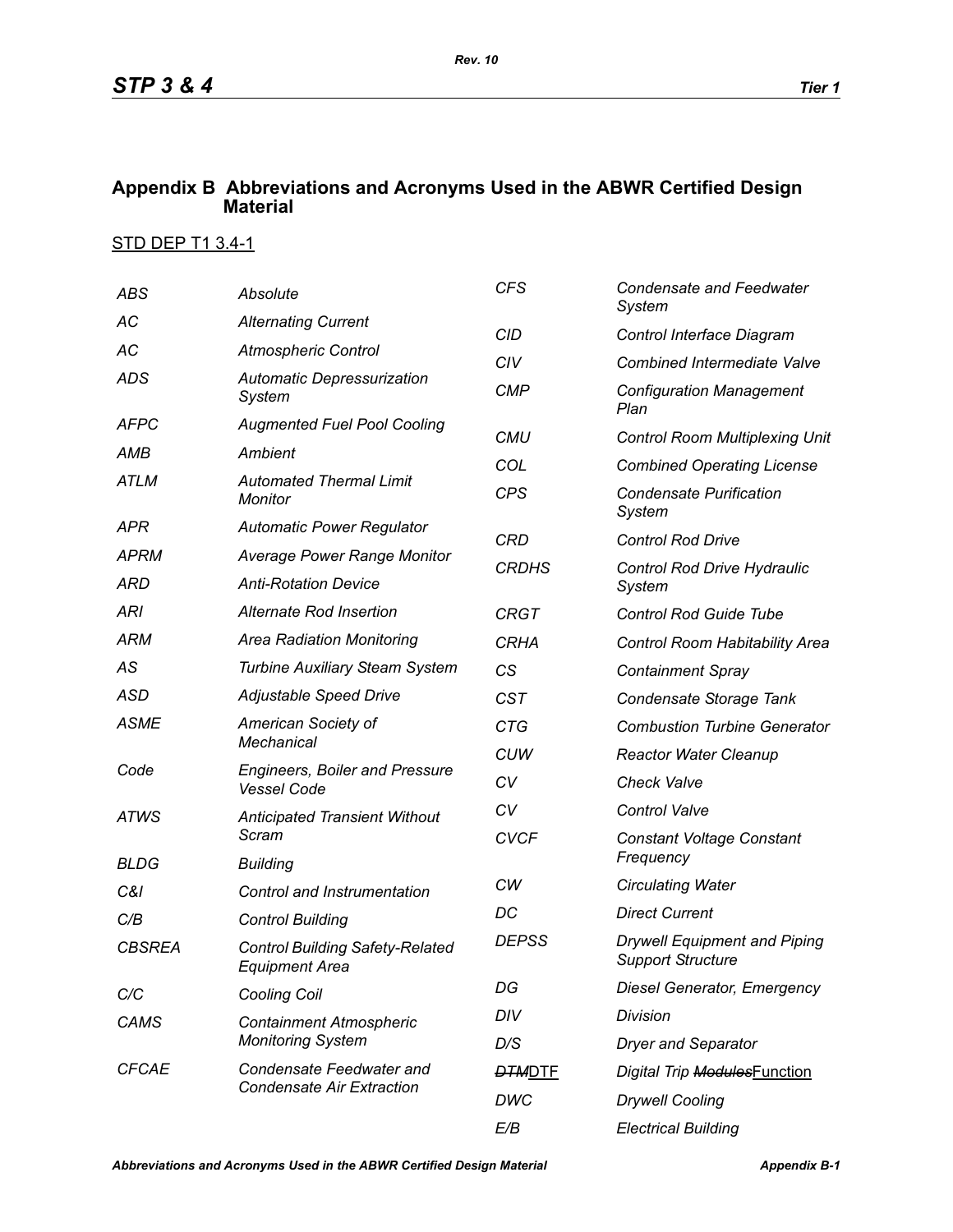| EAB           | <b>Exclusion Area Boundary</b>                | HSI            | Human-System Interfaces                                 |  |
|---------------|-----------------------------------------------|----------------|---------------------------------------------------------|--|
| <b>EAROM</b>  | Electrically-Alterable Read-Only<br>Memory    | <b>HVAC</b>    | Heating, Ventilating, and Air<br>Conditioning           |  |
| <b>ECCS</b>   | <b>Emergency Core Cooling</b>                 | <b>HWH</b>     | <b>Hot Water Heating</b>                                |  |
|               | System                                        | НX             | <b>Heat Exchanger</b>                                   |  |
| <b>EDG</b>    | <b>Emergency Diesel Generator</b>             | IA             | <b>Instrument Air</b>                                   |  |
| EMC           | <b>Electromagnetic Compatibility</b>          | <b>ICGT</b>    | In-Core Guide Tube                                      |  |
| <b>EMI</b>    | Electromagnetic Interference                  | <b>1&amp;C</b> | Instrumentation and Control                             |  |
| <b>EMSECF</b> | <b>Essential Multiplexing</b>                 | <b>INST</b>    | Instrumentation                                         |  |
|               | <b>SystemCommunication</b><br><b>Function</b> | <b>ISLOCA</b>  | <b>Intersystem Loss-of-Coolant</b>                      |  |
| EPD           | <b>Electrical Power Distribution</b>          |                | Accident                                                |  |
| ESD           | Electrostatic Discharge                       | ISI            | <b>In-Service Inspection</b>                            |  |
| <b>ESF</b>    | <b>Engineered Safety Feature</b>              | <b>ITAAC</b>   | Inspection, Tests, Analyses,<br>and Acceptance Criteria |  |
| <b>FCS</b>    | <b>Flammability Control System</b>            | <b>ITP</b>     | <b>Initial Test Program</b>                             |  |
| <b>FCU</b>    | <b>Fan Coil Unit</b>                          | IV             | <b>Intercept Valve</b>                                  |  |
| <b>FDWC</b>   | <b>Feedwater Control</b>                      | <b>ISV</b>     | <b>Intercept Stop Valve</b>                             |  |
| FIV           | <b>Flow-Induced Vibration</b>                 | <b>LCP</b>     | <b>Local Control Panels</b>                             |  |
| <b>FMCRD</b>  | <b>Fine Motion Control Rod Drive</b>          | LCW            | <b>Low Conductivity Waste</b>                           |  |
| FP            | <b>Fire Protection</b>                        | LD             | <b>Load Driver</b>                                      |  |
| <b>FPC</b>    | <b>Fuel Pool Cooling and Cleanup</b>          | LDS            | <b>Leak Detection and Isolation</b>                     |  |
| FPS           | <b>Fire Protection System</b>                 |                | System                                                  |  |
| FW            | Feedwater                                     | LOCA           | <b>Loss-of-Coolant Accident</b>                         |  |
| GL            | Grade Level                                   | <b>LOPP</b>    | <b>Loss of Preferred Power</b>                          |  |
| GSC           | <b>Gland Seal Condenser</b>                   | <b>LPFL</b>    | <b>Low Pressure Core Flooder</b>                        |  |
| <b>HAZ</b>    | <b>Heat-Affected Zone</b>                     | <b>LPMS</b>    | <b>Loose Parts Monitoring System</b>                    |  |
| <b>HCU</b>    | <b>Hydraulic Control Unit</b>                 | <b>LPRM</b>    | <b>Local Power Range Monitor</b>                        |  |
| <b>HCW</b>    | <b>High Conductivity Waste</b>                | <b>LPZ</b>     | <b>Low Population Zone</b>                              |  |
| <b>HECW</b>   | <b>HVAC Emergency Cooling</b><br>Water        | <b>LSPS</b>    | <b>Lighting and Servicing Power</b><br>Supply           |  |
| HEPA          | <b>High Efficiency Particulate Air</b>        | МC             | Main Condenser                                          |  |
| HFE           | <b>Human Factors Engineering</b>              | M/C            | Metal-Clad                                              |  |
| <b>HNCW</b>   | <b>HVAC Normal Cooling Water</b>              | <b>MCAE</b>    | Main Control Area Envelope                              |  |
| <b>HPCF</b>   | <b>High Pressure Core Flooder</b>             | <b>MCC</b>     | <b>Motor Control Center</b>                             |  |
| <b>HPIN</b>   | <b>High Pressure Nitrogen Gas</b><br>Supply   | <b>MCES</b>    | <b>Main Condenser Evacuation</b><br>System              |  |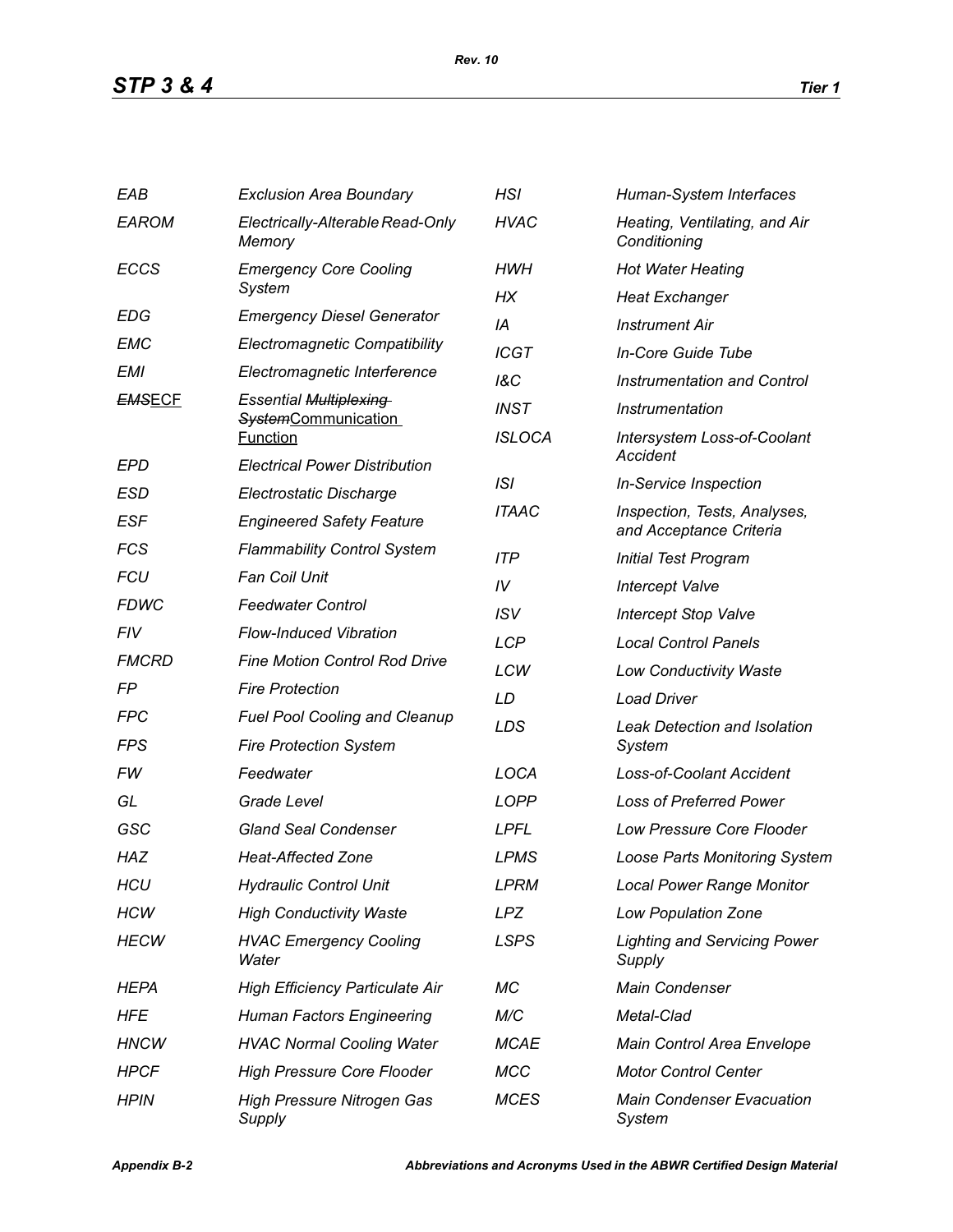*STP 3 & 4 Tier 1*

| <b>MCR</b>      | <b>Main Control Room</b>                         | <b>PRM</b>   | <b>Process Radiation Monitoring</b>   |  |
|-----------------|--------------------------------------------------|--------------|---------------------------------------|--|
| <b>MCRP</b>     | <b>Main Control Room Panels</b>                  | <b>PROM</b>  | Programmable Read-Only<br>Memory      |  |
| МG              | <b>Motor Generator</b>                           |              |                                       |  |
| <b>MOV</b>      | <b>Motor-Operated Valve</b>                      | PS           | <b>Pipe Space</b>                     |  |
| MPT             | <b>Main Power Transformer</b>                    | <b>PSW</b>   | Potable and Sanitary Water            |  |
| <b>MRBM</b>     | <b>Multi-Channel Rod Block</b><br><b>Monitor</b> | R/B          | <b>Reactor Building</b>               |  |
|                 |                                                  | <b>RAT</b>   | Reserve Auxiliary Transformer         |  |
| МS              | <b>Main Steam</b>                                | <b>RCCV</b>  | <b>Reinforced Concrete</b>            |  |
| <b>MSIV</b>     | <b>Main Steam Isolation Valve</b>                |              | <b>Containment Vessel</b>             |  |
| MSL             | <b>Main Steamline</b>                            | <b>RCIC</b>  | <b>Reactor Core Isolation Cooling</b> |  |
| <b>MTSV</b>     | Main Turbine Stop Valve                          | <b>RCIS</b>  | Rod Control and Information<br>System |  |
| MТ              | <b>Main Turbine</b>                              | <b>RCPB</b>  | <b>Reactor Coolant Pressure</b>       |  |
| <b>MUWC</b>     | Make Up Water (Condensate)                       |              | <b>Boundary</b>                       |  |
| <b>MUWP</b>     | Make Up Water (Purified)                         | <b>RCW</b>   | <b>Reactor Building Cooling Water</b> |  |
| <b>MWP</b>      | <b>Makeup Water Preparation</b>                  | <b>RFC</b>   | <b>Recirculation Flow Control</b>     |  |
| <b>NBS</b>      | <b>Nuclear Boiler System</b>                     | <b>RFI</b>   | Radio Frequency Interference          |  |
| <b>NEMSNECF</b> | Non-Essential Multiplexing                       | <b>RHR</b>   | <b>Residual Heat Removal</b>          |  |
|                 | <b>SystemCommunication</b><br><b>Function</b>    | <b>RHX</b>   | <b>Regenerative HX</b>                |  |
| <b>NMS</b>      | <b>Neutron Monitoring System</b>                 | <b>RIP</b>   | <b>Reactor Internal Pump</b>          |  |
| <b>NPSH</b>     | <b>Net Positive Suction Head</b>                 | RMU          | <b>Remote Multiplexing Unit</b>       |  |
| <b>NRHX</b>     | Non-Regenerative HX                              | <b>RPS</b>   | <b>Reactor Protection System</b>      |  |
| <b>NSD</b>      | Non-Radioactive Storm Drain                      | <b>RPV</b>   | <b>Reactor Pressure Vessel</b>        |  |
| OGS             | Off-Gas System                                   | <b>RRS</b>   | <b>Reactor Recirculation System</b>   |  |
| <b>OLU</b>      | <b>Output Logic Unit</b>                         | <b>RSS</b>   | Remote Shutdown System                |  |
| <b>OPRM</b>     | <b>Oscillating Power Range</b><br>Monitor        | <b>RSW</b>   | <b>Reactor Service Water</b>          |  |
|                 |                                                  | RW/B         | Radwaste Building                     |  |
| OSC             | <b>Operational Support Center</b>                | <b>RX</b>    | Reactor                               |  |
| <b>OST</b>      | Oil Storage and Transfer                         | S/B          | Service Building                      |  |
| P/C             | <b>Power Center</b>                              | S/P          | <b>Suppression Pool</b>               |  |
| <b>PASS</b>     | <b>Post-Accident Sampling</b>                    | <b>SA</b>    | Service Air                           |  |
|                 | System                                           | <b>SAM</b>   | Sampling System                       |  |
| <b>PCHS</b>     | <b>Power Cycle Heat Sink</b>                     | SB&PC        | <b>Steam Bypass and Pressure</b>      |  |
| PCS             | <b>Primary Containment System</b>                |              | Control                               |  |
| PIP             | <b>Plant Investment Protection</b>               | SC           | <b>Shutdown Cooling</b>               |  |
| <b>PMG</b>      | <b>Plant Main Generator</b>                      | <b>SCRRI</b> | Selected Control Rod Run-In           |  |